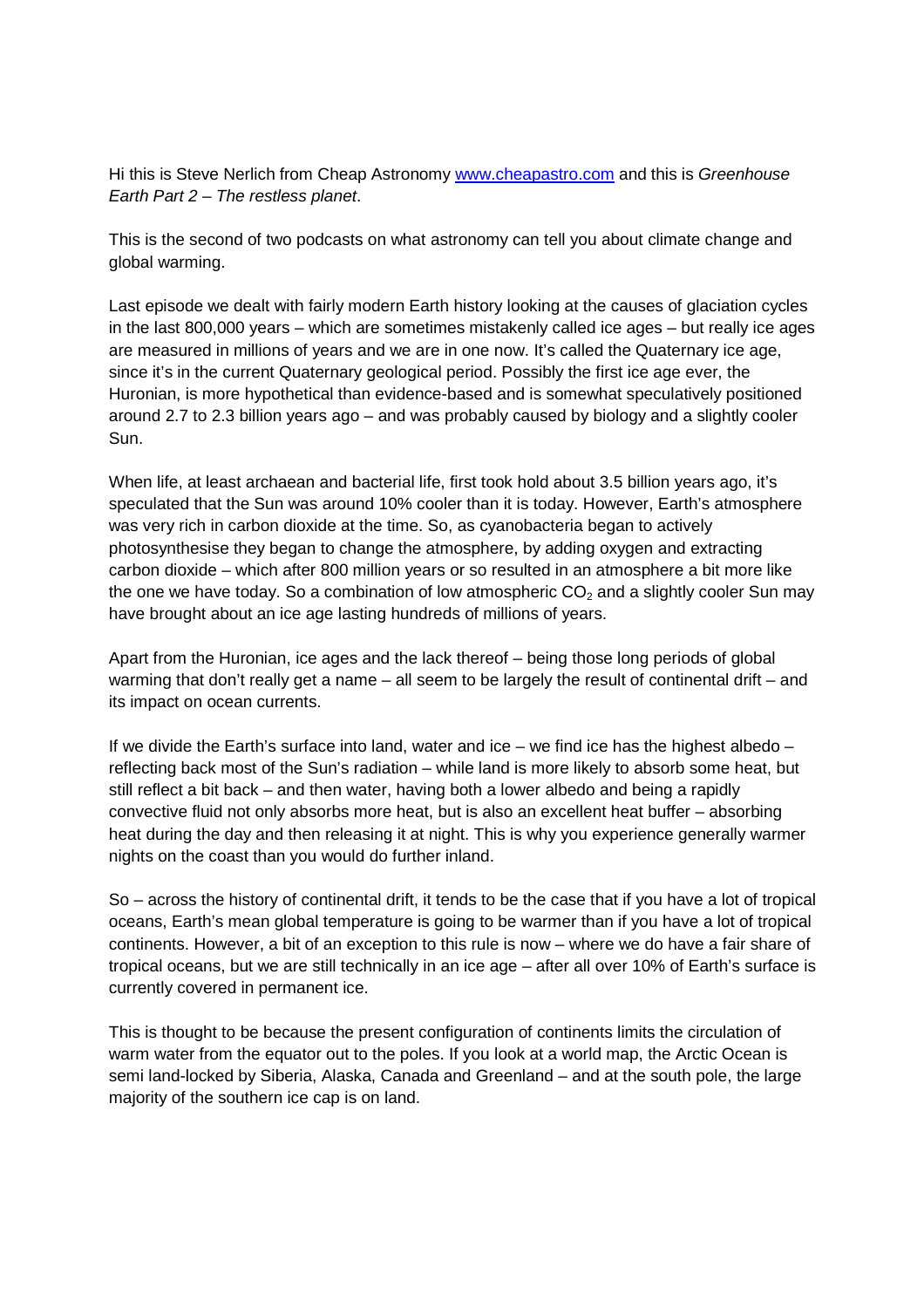Of course in earlier periods of Earth history, everything was different. There is thought to have been a cyclic pattern to continental drift – where you start with a single supercontinent which fragments and various continents spread out, but later on they tend to re-congregate to form another supercontinent.

So, what's really just the last of many supercontinents, Pangea formed around 300 million years ago – from a previous generation of continents which came from the fragmented Pannotia supercontinent formed about 600 million years ago – and before that was Rodinia about a billion years ago. Then – getting a little speculative here – there was Columbia sometime before 1.5 billion years ago, Kenorland more than 2 billion years ago, Ur at 3 billion and Vaalbara at around 3.6 billion – after which we are getting back towards the period of heavy asteroid bombardment and everything starts gets a bit molteny.

Across these sort of time scales, climate is largely influenced by what kind of surface the Sun is shining on and whether there is significant flow of ocean from the equator to the poles. Greenhouse gas formation from volcanic sources may also be significant as it's speculated that there is more volcanic out-gassing when the continents are being actively spread apart – than when they're all bunched together into one supercontinent.

The most severe known ice ages occurred in the aptly named Cryogenian period – which persisted for about 100 million years between the time the supercontinent Rodinia began to break up and transition to the Pannotia supercontinent. At that time, life was still limited to the oceans – with sponges being about the most complex life form found in the fossil record. Ice ages in the Cryogenian period are hypothesised to have been severe enough to produce a Snowball Earth – where pretty much all land surface area was covered in ice and sea ice extended down to the equator. Some evidence for this comes from signs of glacial erosion from rocks considered to have been tropical at that time. Computer modelling suggests that a critical point is reached if ice gets to within 30 degrees of the equator – at which point a Snowball Earth, with total ice coverage, is inevitable as the high albedo of the ice reflects solar radiation back into space. Such an extreme might be achieved though continental drift of heavily glaciered continents to lower latitudes – well, maybe.

A reason to doubt the Snowball Earth hypothesis is that  $CO<sub>2</sub>$  levels in these early eras of Earth were still significantly higher than they are today. It wasn't until trees and forests really took off in the Jurassic period that  $CO<sub>2</sub>$  levels started to decline towards today's levels. Indeed during the Jurassic and Cretaceous periods oxygen levels were higher than today – perhaps due to the explosive growth of trees and forests which only became limited by the later evolution of species that could effectively live off them and limit their growth.

Something else we haven't really covered is the presumably major influence of ocean currents on ancient climates – but unfortunately the geological record doesn't have much to say on ancient ocean currents. It is however possible to predict their future movement from today. Climate change deniers point to the risk of a pending new glaciation cycle as a rationale for embracing anthropogenic greenhouse gas production as a good thing since we are otherwise